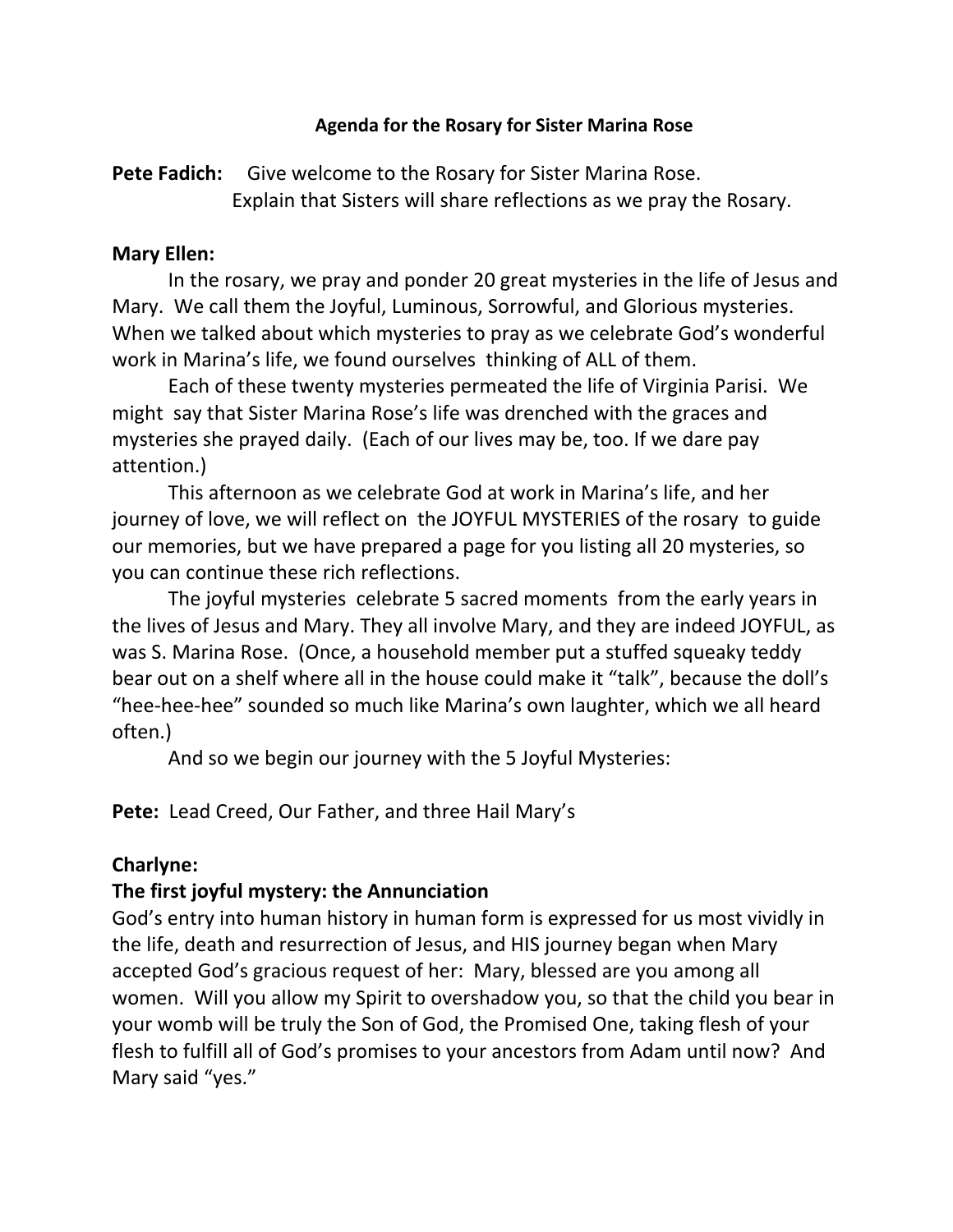#### **Kathleen:**

We can ponder what we might know about S. Marina Rose's sense of being called by God to bear His life to others. I think of the many "yeses" she said to God in her lifetime, perhaps more than we know.

Now we consider the mysteries of God's love growing in Mary and in Marina Rose as we pray ...

**Pete:** Our Father … Hail Mary's…. Glory….

## **Kathleen:**

**The second joyful mystery: Mary Visits Elizabeth in her time of need.** Mary, upon learning of Elizabeth's pregnancy, travels from Galilee to a town in the hill country of Judah…. To help her cousin with the tasks of daily living. The two women are filled with joy as they recognize God's goodness working in their lives. The baby in Elizabeth's womb leaps for joy in the presence of Jesus in the womb of Mary, and Mary prays the now beloved canticle that begins: "My soul proclaims the greatness of our God"

# **Charlyne:**

**Many of the tasks of daily living** were S. Marina Rose's delight and great strength. Many years ago, she was specifically asked to help S. Kathleen Ross with the tasks of daily living, as Kathleen continued to guide Heritage University in the prophetic life it brings to the Yakima Valley and far beyond. Anyone who knows Marina knows the love, joy and dedication she brought to that mission. She was already so practiced in the skills of community living from all her years before that, in Portland, in Seattle, in Arequipa, Peru. We can think of what memories we have of S. Marina Rose as the joyful and practical helper of a person or community in need.

**Pete:** Our Father…….Hail Mary …. Glory….

### **Charlyne:**

**The third joyful mystery: Jesus is born in Bethlehem.** Mary and Joseph travelled to the home of Joseph's ancestors, but they could not find room in any house of hospitality; so the Son of God was born in a stable, and laid in a manger, where animals and angels, shepherds from near-by and wise men from far away could witness this miracle of God's intimate love for humanity.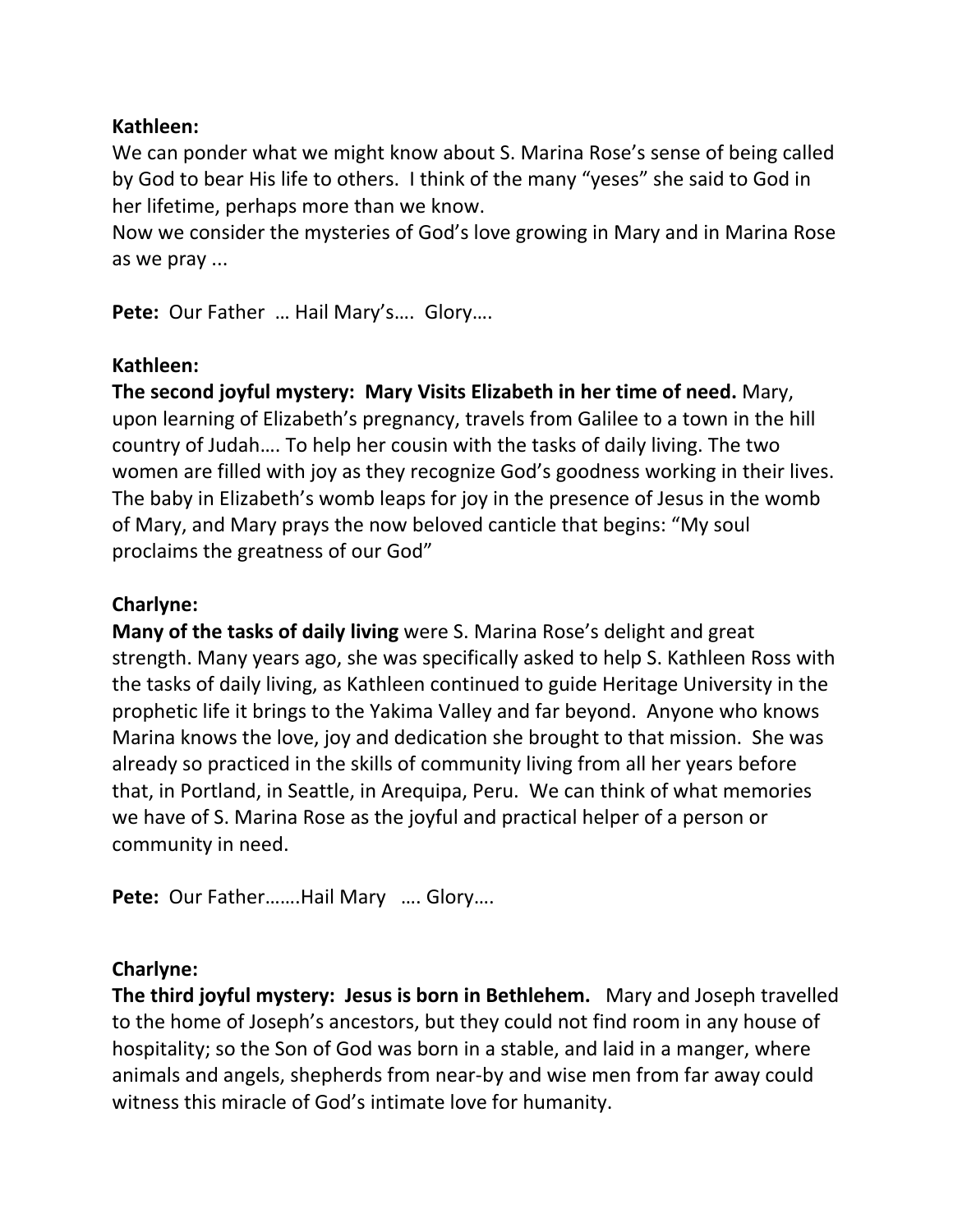#### **Kathleen:**

Marina Rose was born July 6, 1932 on a farm in upstate New York, to Italian immigrant farmer parents, but her father took the family back to Italy just before World War II began. Little Virginia Parisi celebrated her  $7<sup>th</sup>$  birthday on the ship. When war came to the town where they lived, they hid from the bombs in a cave in the hillside.

That once terrified little girl lived to become a Holy Names Sister, to teach little children in parishes of simple people in Portland, Seattle, Arequipa Peru and the Yakima Valley. In an odd twist of fate, in her days of being born into eternal life, there was no room in the inn…. In the hospital in Yakima, … and she had to be taken to Kennewick in the middle of the night, where she was a complete stranger to the medical staff, until her Sisters could join her the next day and again on Monday, November 15. Together we could usher her into the arms of God.

**Pete**: Our Father….. Hail Mary ….. Glory….

## **Charlyne:**

**The fourth joyful mystery: The presentation of the child Jesus in the temple .** We think about Mary and Joseph bringing the child Jesus to the temple to be dedicated to God. They were fulfilling the Jewish law. We remember how they offered the sacrifice of poor people: two turtle doves. We remember that Mary was given messages from wise elders there, Simeon and Anna, messages that included both wonder and sorrow.

# **Kathleen:**

We can wonder, how many children did Marina present to God? How many children did she prepare for the sacraments? Her constant plea to her Sisters, family, and friends was this: pray for our children preparing for First Communion, and for their families. She taught, encouraged and EXPECTED home-based practices of faith to help the children grow and flourish as followers of Jesus in the full Catholic tradition.

We can each YOU remember examples of how S. Marina Rose was so faithful all her long life to the teachings and practices of her Catholic faith?